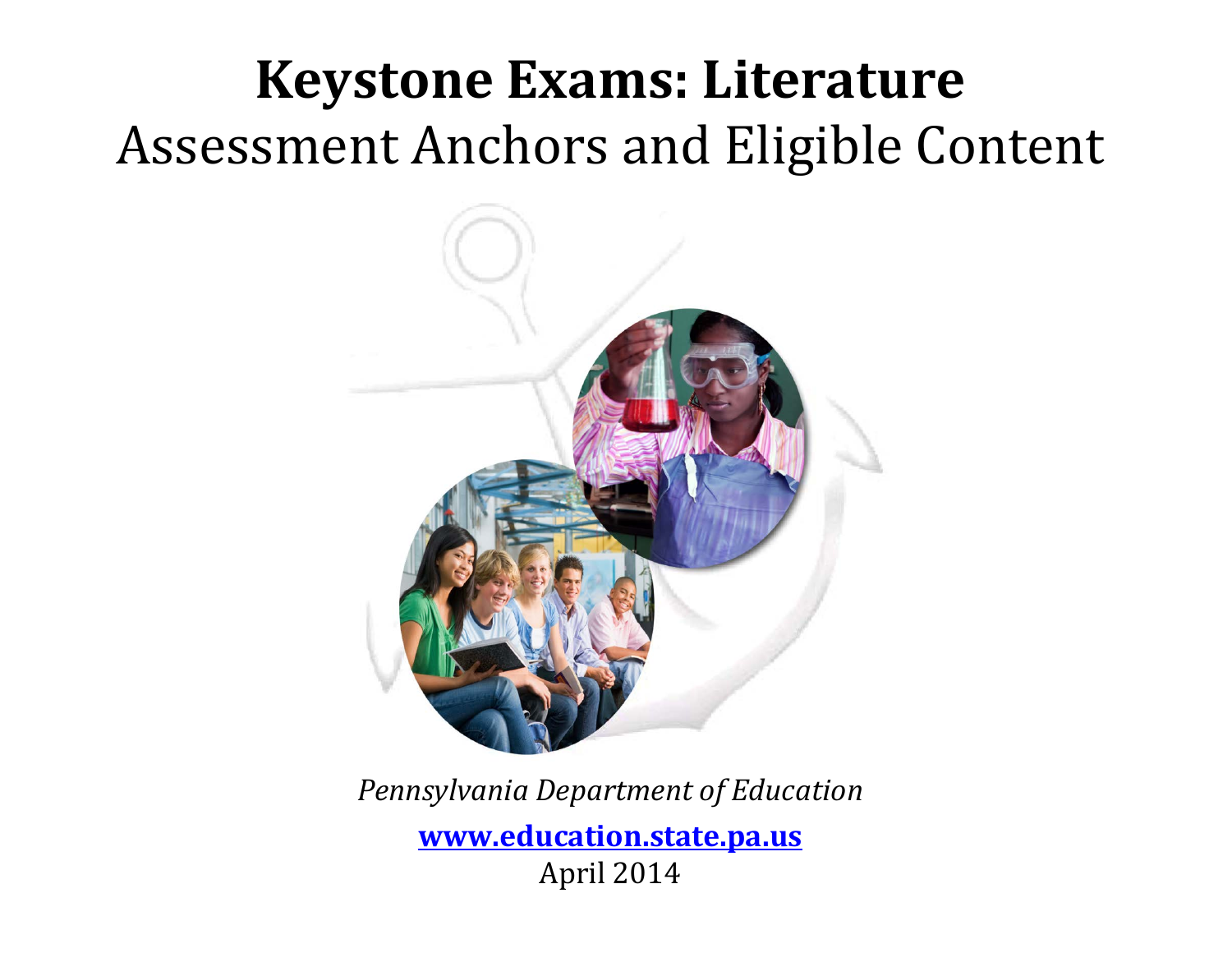### PENNSYLVANIA DEPARTMENT OF EDUCATION

### **General Introduction to the Keystone Exam Assessment Anchors**

### **Introduction**

Since the introduction of the Keystone Exams, the Pennsylvania Department of Education (PDE) has been working to create a set of tools designed to help educators improve instructional practices and better understand the Keystone Exams. The Assessment Anchors, as defined by the Eligible Content, are one of the many tools the Department believes will better align curriculum, instruction, and assessment practices throughout the Commonwealth. Without this alignment, it will not be possible to significantly improve student achievement across the Commonwealth.

### **How were Keystone Exam Assessment Anchors developed?**

Prior to the development of the Assessment Anchors, multiple groups of PA educators convened to create a set of standards for each of the Keystone Exams. Enhanced Standards, derived from a review of existing standards, focused on what students need to know and be able to do in order to be college and career ready. (Note: Since that time, PA Core Standards have replaced the Enhanced Standards and reflect the college- and career-ready focus.) Additionally, the Assessment Anchors and Eligible Content statements were created by other groups of educators charged with the task of clarifying the standards assessed on the Keystone Exams. The Assessment Anchors, as defined by the Eligible Content, have been designed to hold together, or *anchor*, the state assessment system and curriculum/instructional practices in schools.

Assessment Anchors, as defined by the Eligible Content, were created with the following design parameters:

- **Clear:** The Assessment Anchors are easy to read and are user friendly; they clearly detail which standards are assessed on the Keystone Exams.
- **Focused:** The Assessment Anchors identify a core set of standards that could be reasonably assessed on a large-scale assessment; this will keep educators from having to guess which standards are critical.
- **Rigorous:** The Assessment Anchors support the rigor of the state standards by assessing higher-order and reasoning skills.
- **Manageable:** The Assessment Anchors define the standards in a way that can be easily incorporated into a course to prepare students for success.

### **How can teachers, administrators, schools, and districts use these Assessment Anchors?**

The Assessment Anchors, as defined by the Eligible Content, can help focus teaching and learning because they are clear, manageable, and closely aligned with the Keystone Exams. Teachers and administrators will be better informed about which standards will be assessed. The Assessment Anchors and Eligible Content should be used along with the standards and the Curriculum Framework of the Standards Aligned System (SAS) to build curriculum, design lessons, and support student achievement.

The Assessment Anchors and Eligible Content are designed to enable educators to determine when they feel students are prepared to be successful in the Keystone Exams. An evaluation of current course offerings, through the lens of what is assessed on those particular Keystone Exams, may provide an opportunity for an alignment to ensure student preparedness.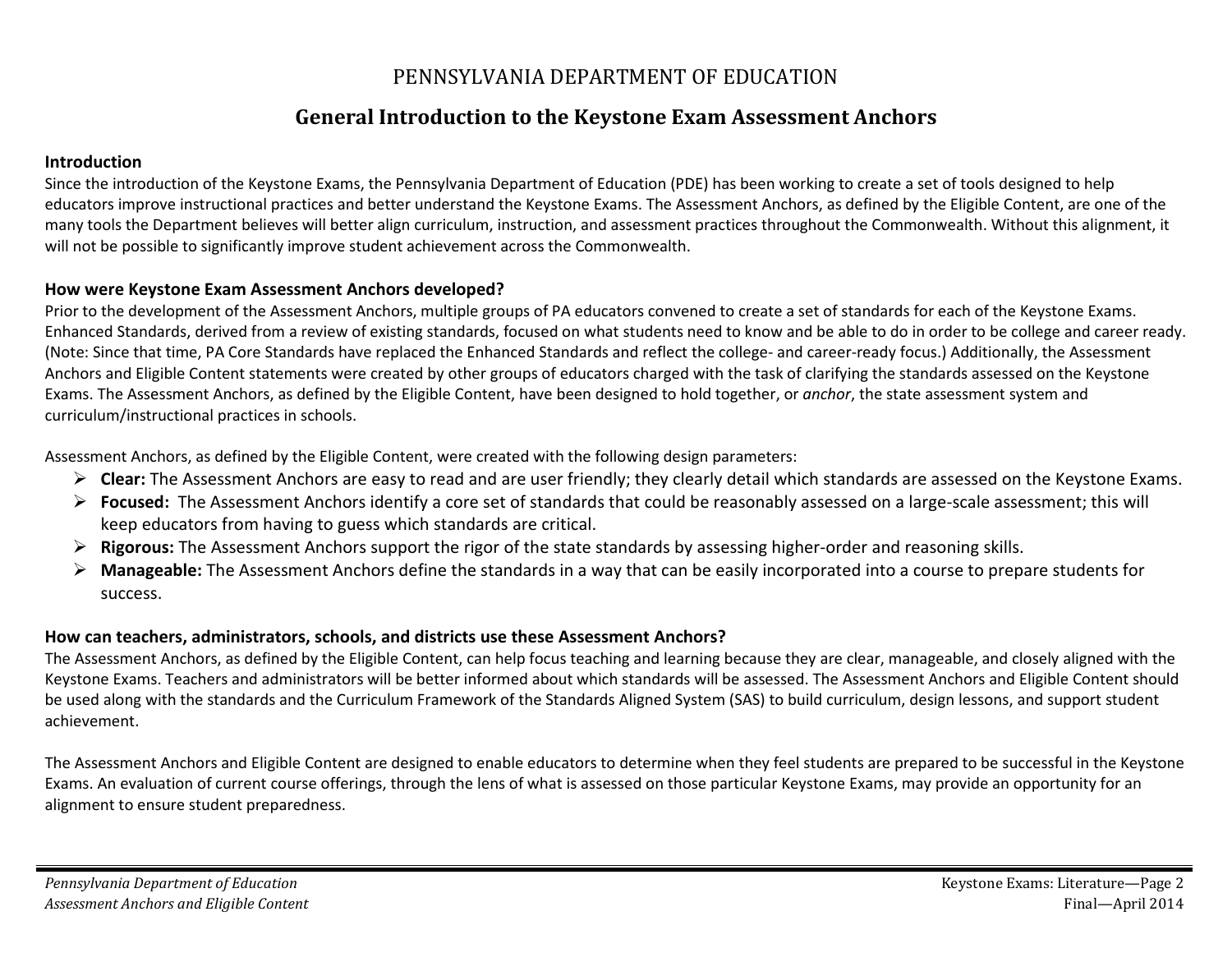### **How are the Assessment Anchors organized?**

The Assessment Anchors, as defined by the Eligible Content, are organized into cohesive blueprints, each structured with a common labeling system that can be read like an outline. This framework is organized first by module, then by Assessment Anchor, followed by Anchor Descriptor, and then finally, at the greatest level of detail, by an Eligible Content statement. The common format of this outline is followed across the Keystone Exams.

Here is a description of each level in the labeling system for the Keystone Exams:

- **Module:** The Assessment Anchors are organized into two thematic modules for each of the Keystone Exams. The module title appears at the top of each page. The module level is important because the Keystone Exams are built using a module format, with each of the Keystone Exams divided into two equal-size test modules. Each module is made up of two or more Assessment Anchors.
- **Assessment Anchor:** The Assessment Anchor appears in the shaded bar across the top of each Assessment Anchor table. The Assessment Anchors represent categories of subject matter that anchor the content of the Keystone Exams. Each Assessment Anchor is part of a module and has one or more Anchor Descriptors unified under it.
- **Anchor Descriptor:** Below each Assessment Anchor is a specific Anchor Descriptor. The Anchor Descriptor level provides further details that delineate the scope of content covered by the Assessment Anchor. Each Anchor Descriptor is part of an Assessment Anchor and has one or more Eligible Content statements unified under it.
- **Eligible Content:** The column to the right of the Anchor Descriptor contains the Eligible Content statements. The Eligible Content is the most specific description of the content that is assessed on the Keystone Exams. This level is considered the assessment limit and helps educators identify the range of the content covered on the Keystone Exams.
- **PA Core Standards:** In the column to the right of each Eligible Content statement is a code representing one or more Pennsylvania Core Standards that correlate to the Eligible Content statement. Some Eligible Content statements include annotations that indicate certain clarifications about the scope of an Eligible Content.
	- o "e.g." ("for example")—sample approach, but not a limit to the Eligible Content
	- o "Note"—content exclusions or definable range of the Eligible Content

### **How do the K–12 Pennsylvania Core Standards affect this document?**

Assessment Anchor and Eligible Content statements are aligned to the PA Core Standards; thus, the former enhanced standards are no longer necessary. Within this document, all standard references reflect the PA Core Standards.

**Standards Aligned System —** [www.pdesas.org/](http://www.pdesas.org/) **Pennsylvania Department of Education — www.e**ducation.state.pa.us

Cover photo © Hill Street Studios/Harmik Nazarian/Blend Images/Corbis.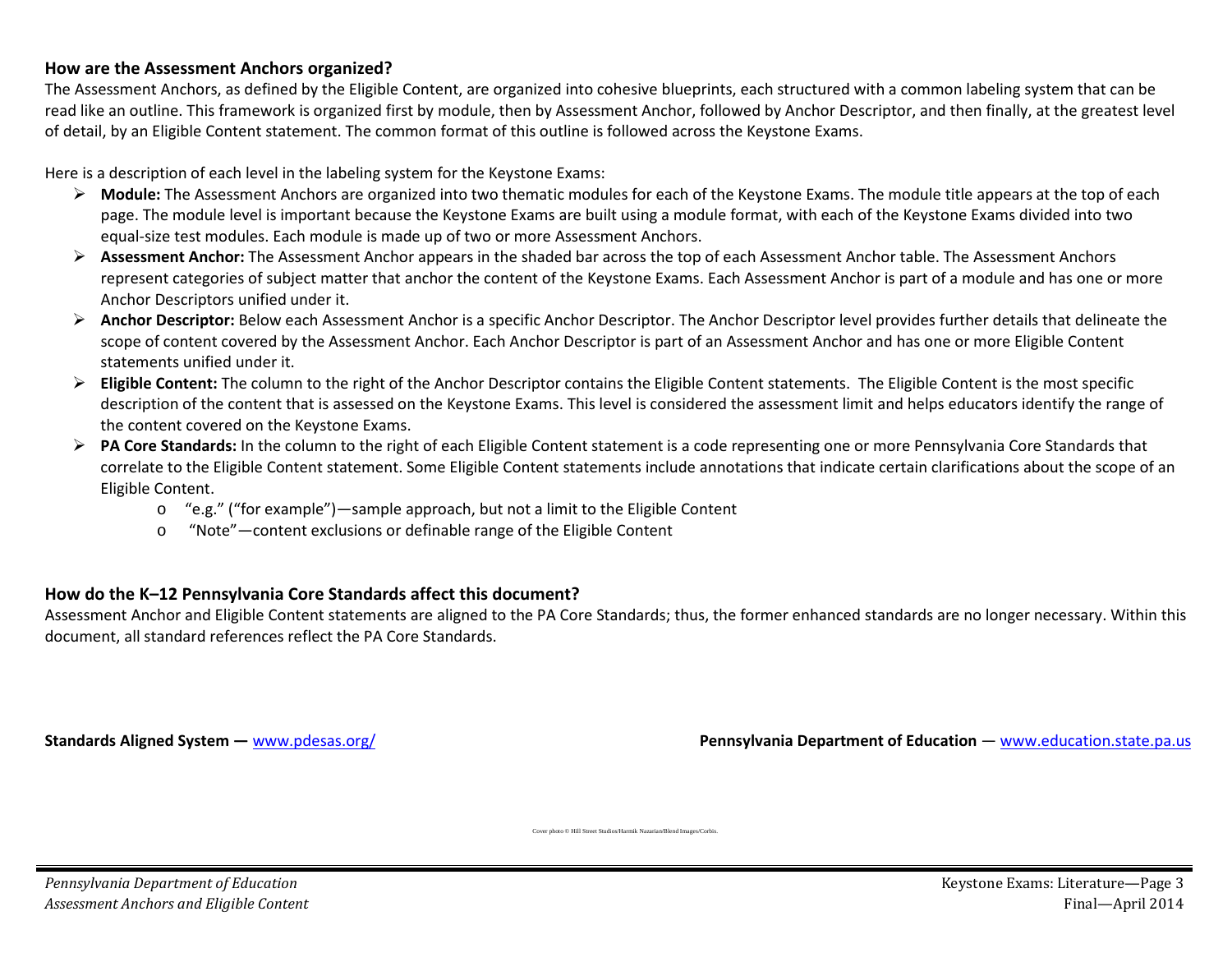|         | <b>ASSESSMENT ANCHOR</b>                                         |           |                                                                                                                                          |                                                                                                                                                                                                                                                                                                                                                                                                                                                                                                                                                                                                                                                                       |
|---------|------------------------------------------------------------------|-----------|------------------------------------------------------------------------------------------------------------------------------------------|-----------------------------------------------------------------------------------------------------------------------------------------------------------------------------------------------------------------------------------------------------------------------------------------------------------------------------------------------------------------------------------------------------------------------------------------------------------------------------------------------------------------------------------------------------------------------------------------------------------------------------------------------------------------------|
| L.F.1   | <b>Reading for Meaning–Fiction</b>                               |           |                                                                                                                                          |                                                                                                                                                                                                                                                                                                                                                                                                                                                                                                                                                                                                                                                                       |
|         | <b>Anchor Descriptor</b>                                         |           | <b>Eligible Content</b>                                                                                                                  | <b>PA Core Standards</b>                                                                                                                                                                                                                                                                                                                                                                                                                                                                                                                                                                                                                                              |
| L.F.1.1 | Use appropriate strategies to<br>analyze an author's purpose and | L.F.1.1.1 | Identify and/or analyze the author's intended<br>purpose of a text.                                                                      | CC.1.3.9-10.A<br>Determine a theme or central idea of a text and                                                                                                                                                                                                                                                                                                                                                                                                                                                                                                                                                                                                      |
|         | how it is achieved in literature.                                | L.F.1.1.2 | Explain, describe, and/or analyze examples of a<br>text that support the author's intended purpose.                                      | analyze in detail its development over the course of<br>the text, including how it emerges and is shaped and                                                                                                                                                                                                                                                                                                                                                                                                                                                                                                                                                          |
|         |                                                                  | L.F.1.1.3 | Analyze, interpret, and evaluate how authors use<br>techniques and elements of fiction to effectively<br>communicate an idea or concept. | refined by specific details; provide an objective<br>summary of the text.<br>CC. 1.3.9-10.B<br>Cite strong and thorough textual evidence to<br>support analysis of what the text says explicitly, as<br>well as inferences and conclusions based on an<br>author's explicit assumptions and beliefs about a<br>subject.<br>$CC.1.3.9 - 10.0$<br>Analyze how complex characters develop over<br>the course of a text, interact with other<br>characters, and advance the plot or develop the<br>theme.<br>$CC.1.3.9 - 10.E$<br>Analyze how an author's choices concerning how to<br>structure a text, order events within it, and<br>manipulate time create an effect. |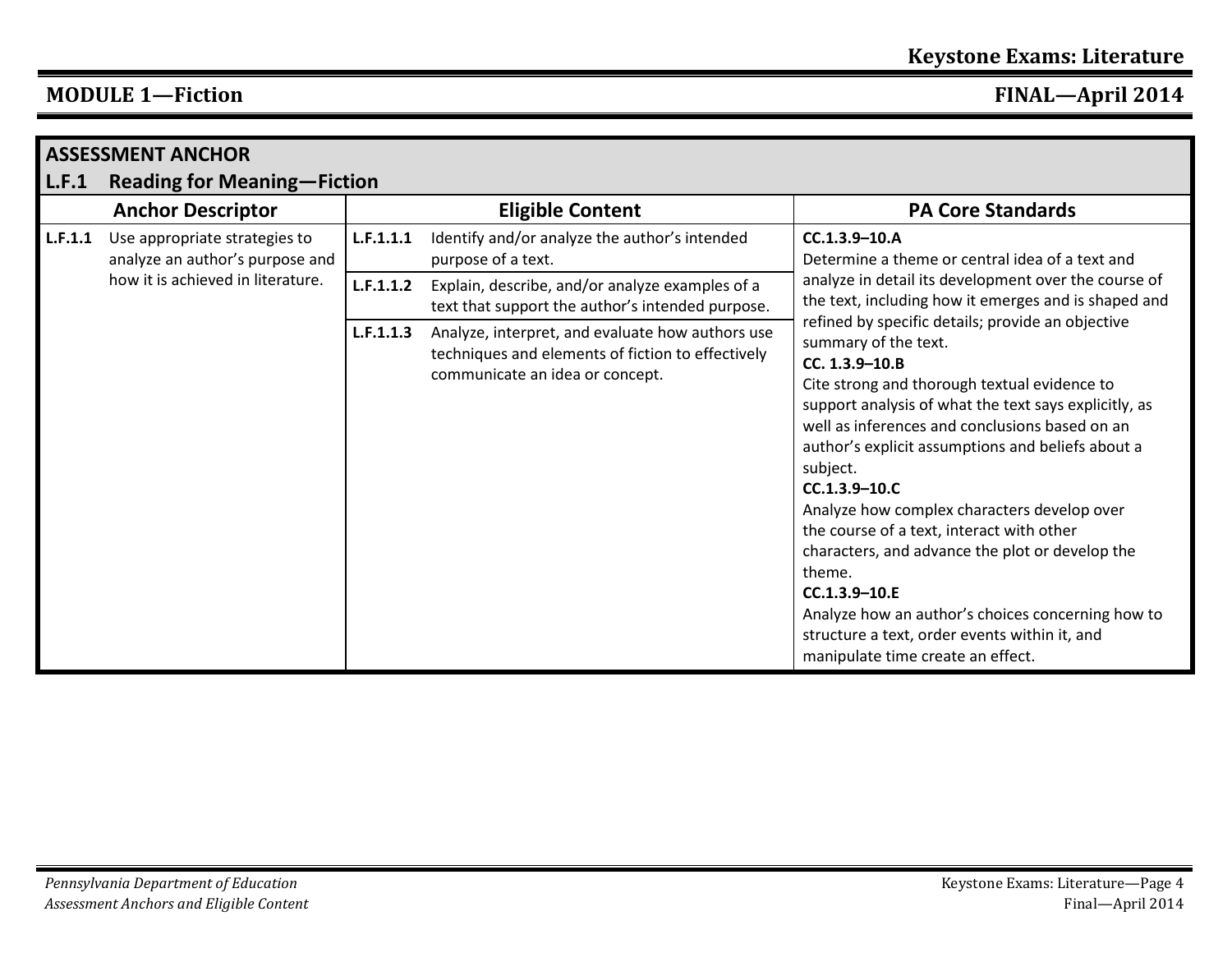|         | <b>Anchor Descriptor</b>                                                              |           | <b>Eligible Content</b>                                                                                                                             | <b>PA Core Standards</b>                                                                                                                                                                                                                                                                                       |
|---------|---------------------------------------------------------------------------------------|-----------|-----------------------------------------------------------------------------------------------------------------------------------------------------|----------------------------------------------------------------------------------------------------------------------------------------------------------------------------------------------------------------------------------------------------------------------------------------------------------------|
| L.F.1.2 | Use appropriate strategies to<br>determine and clarify meaning of                     | L.F.1.2.1 | Identify and/or apply a synonym or antonym of a<br>word used in a text.                                                                             | $CC.1.3.9 - 10.1$<br>Determine or clarify the meaning of unknown and                                                                                                                                                                                                                                           |
|         | vocabulary in literature.                                                             | L.F.1.2.2 | Identify how the meaning of a word is changed<br>when an affix is added; identify the meaning of a<br>word with an affix from a text.               | multiple-meaning words and phrases based on grade-<br>level reading and content, choosing flexibly from a<br>range of strategies and tools.                                                                                                                                                                    |
|         |                                                                                       | L.F.1.2.3 | Use context clues to determine or clarify the<br>meaning of unfamiliar, multiple-meaning, or<br>ambiguous words.                                    | $CC.1.3.9 - 10.1$<br>Acquire and use accurately grade-appropriate general<br>academic and domain-specific words and phrases;<br>gather vocabulary knowledge when considering a                                                                                                                                 |
|         |                                                                                       | L.F.1.2.4 | Draw conclusions about connotations of words.                                                                                                       | word or phrase important to comprehension or<br>expression.                                                                                                                                                                                                                                                    |
|         | <b>Anchor Descriptor</b>                                                              |           | <b>Eligible Content</b>                                                                                                                             | <b>PA Core Standards</b>                                                                                                                                                                                                                                                                                       |
| L.F.1.3 | Use appropriate strategies to<br>comprehend literature during the<br>reading process. | L.F.1.3.1 | Identify and/or explain stated or implied main ideas<br>and relevant supporting details from a text.<br>Note: Items may target specific paragraphs. | CC.1.3.9-10.A<br>Determine a theme or central idea of a text and<br>analyze in detail its development over the course of                                                                                                                                                                                       |
|         |                                                                                       | L.F.1.3.2 | Summarize the key details and events of a fictional<br>text, in part or as a whole.                                                                 | the text, including how it emerges and is shaped and<br>refined by specific details; provide an objective<br>summary of the text.<br>CC. 1.3.9-10.B<br>Cite strong and thorough textual evidence to<br>support analysis of what the text says explicitly, as<br>well as inferences and conclusions based on an |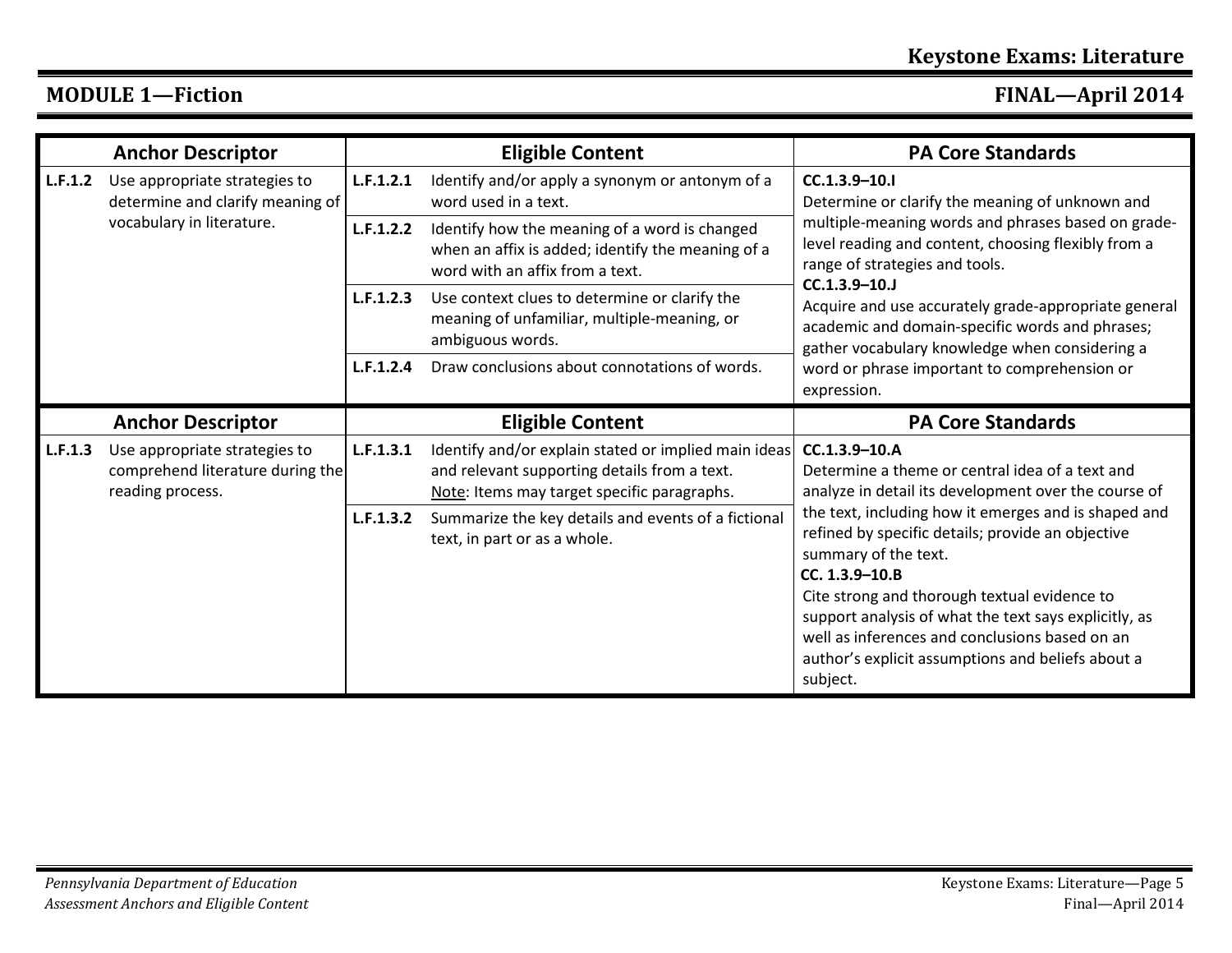|         | <b>ASSESSMENT ANCHOR</b>                                          |           |                                                                                                |                                                                                                                                                               |
|---------|-------------------------------------------------------------------|-----------|------------------------------------------------------------------------------------------------|---------------------------------------------------------------------------------------------------------------------------------------------------------------|
| L.F.2   | Analyzing and Interpreting Literature-Fiction                     |           |                                                                                                |                                                                                                                                                               |
|         | <b>Anchor Descriptor</b>                                          |           | <b>Eligible Content</b>                                                                        | <b>PA Core Standards</b>                                                                                                                                      |
| L.F.2.1 | Use appropriate strategies to<br>make and support interpretations | L.F.2.1.1 | Make inferences and/or draw conclusions based on<br>analysis of a text.                        | CC. 1.3.9-10.B<br>Cite strong and thorough textual evidence to support                                                                                        |
|         | of literature.                                                    | L.F.2.1.2 | Cite evidence from a text to support<br>generalizations.                                       | analysis of what the text says explicitly, as well as<br>inferences and conclusions based on an author's<br>explicit assumptions and beliefs about a subject. |
|         |                                                                   |           |                                                                                                |                                                                                                                                                               |
|         | <b>Anchor Descriptor</b>                                          |           | <b>Eligible Content</b>                                                                        | <b>PA Core Standards</b>                                                                                                                                      |
| L.F.2.2 | Use appropriate strategies to<br>compare, analyze, and evaluate   | L.F.2.2.1 | Analyze how literary form relates to and/or<br>influences meaning of a text.                   | $CC.1.3.9 - 10.G$<br>Analyze the representation of a subject or a key                                                                                         |
|         | literary forms.                                                   | L.F.2.2.2 | Compare and evaluate the characteristics that<br>distinguish fiction from literary nonfiction. | scene in two different artistic mediums, including<br>what is emphasized or absent in each treatment.                                                         |
|         |                                                                   | L.F.2.2.3 | Explain, interpret, compare, describe, analyze,<br>and/or evaluate connections between texts.  | $CC.1.3.9 - 10.H$<br>Analyze how an author draws on and transforms<br>themes, topics, character types, and/or other text                                      |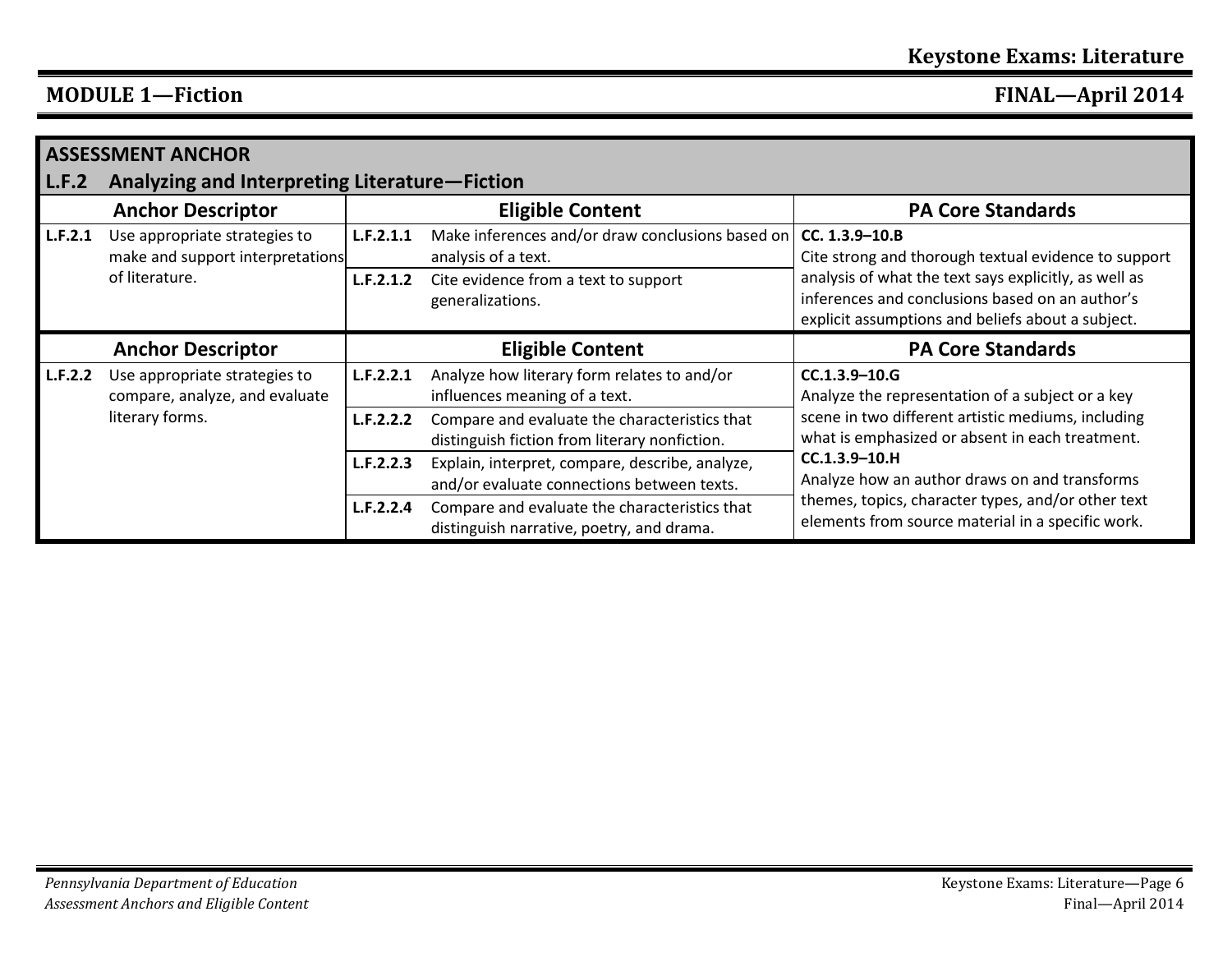|  |  | <b>MODULE 1—Fiction</b> |
|--|--|-------------------------|
|--|--|-------------------------|

| L.F.2.3<br>Use appropriate strategies to<br>compare, analyze, and evaluate<br>literary elements. | Explain, interpret, compare, describe, analyze, and/or evaluate<br>L.F.2.3.1<br>character in a variety of fiction:<br>Note: Character may also be called narrator or speaker.<br>the actions, motives, dialogue, emotions/feelings, traits, and relationships between characters within<br>fictional text<br>the relationship between characters and other components of a text<br>• the development of complex characters and their roles and functions within a text                                                                                                                                                                   | CC.1.3.9-10.A<br>Determine a theme or central idea<br>of a text and analyze in detail its<br>development over the course of the<br>text, including how it emerges and<br>is shaped and refined by specific               |
|--------------------------------------------------------------------------------------------------|------------------------------------------------------------------------------------------------------------------------------------------------------------------------------------------------------------------------------------------------------------------------------------------------------------------------------------------------------------------------------------------------------------------------------------------------------------------------------------------------------------------------------------------------------------------------------------------------------------------------------------------|--------------------------------------------------------------------------------------------------------------------------------------------------------------------------------------------------------------------------|
|                                                                                                  |                                                                                                                                                                                                                                                                                                                                                                                                                                                                                                                                                                                                                                          |                                                                                                                                                                                                                          |
|                                                                                                  | <b>L.F.2.3.2</b> Explain, interpret, compare, describe, analyze, and/or evaluate setting<br>in a variety of fiction:<br>the relationship between setting and other components of a text (character, plot, and other key literary<br>elements)                                                                                                                                                                                                                                                                                                                                                                                            | details; provide an objective<br>summary of the text.<br>CC.1.3.9-10.C<br>Analyze how complex<br>characters develop over the                                                                                             |
|                                                                                                  | Explain, interpret, compare, describe, analyze, and/or evaluate plot in a<br>L.F.2.3.3<br>variety of fiction:<br>Note: Plot may also be called action.<br>elements of the plot (e.g., exposition, conflict, rising action, climax, falling action, and/or resolution)<br>$\bullet$<br>the relationship between elements of the plot and other components of a text<br>• how the author structures plot to advance the action                                                                                                                                                                                                             | course of a text, interact with<br>other characters, and advance<br>the plot or develop the theme.<br>CC.1.3.9-10.D<br>Determine the point of view of<br>the text and analyze the impact<br>the point of view has on the |
|                                                                                                  | Explain, interpret, compare, describe, analyze, and/or evaluate theme<br>L.F.2.3.4<br>in a variety of fiction:<br>the relationship between the theme and other components of a text<br>$\bullet$<br>comparing and contrasting how major themes are developed across genres<br>$\bullet$<br>the reflection of traditional and contemporary issues, themes, motifs, universal characters, and genres<br>$\bullet$<br>• the way in which a work of literature is related to the themes and issues of its historical period                                                                                                                  | meaning of the text.<br>$CC.1.3.9 - 10.E$<br>Analyze how an author's choices<br>concerning how to structure a<br>text, order events within it, and<br>manipulate time create an effect.                                  |
|                                                                                                  | Explain, interpret, compare, describe, analyze, and/or evaluate tone,<br>L.F.2.3.5<br>style, and/or mood in a variety of fiction:<br>the relationship between the tone, style, and/or mood and other components of a text<br>how voice and choice of speaker (narrator) affect the mood, tone, and/or meaning of a text<br>• how diction, syntax, figurative language, sentence variety, etc., determine the author's style<br>Explain, interpret, compare, describe, analyze, and/or evaluate point of<br>L.F.2.3.6<br>view in a variety of fiction:<br>the point of view of the narrator as first person or third person point of view | CC.1.3.9-10.F<br>Analyze how words and phrases<br>shape meaning and tone in texts.                                                                                                                                       |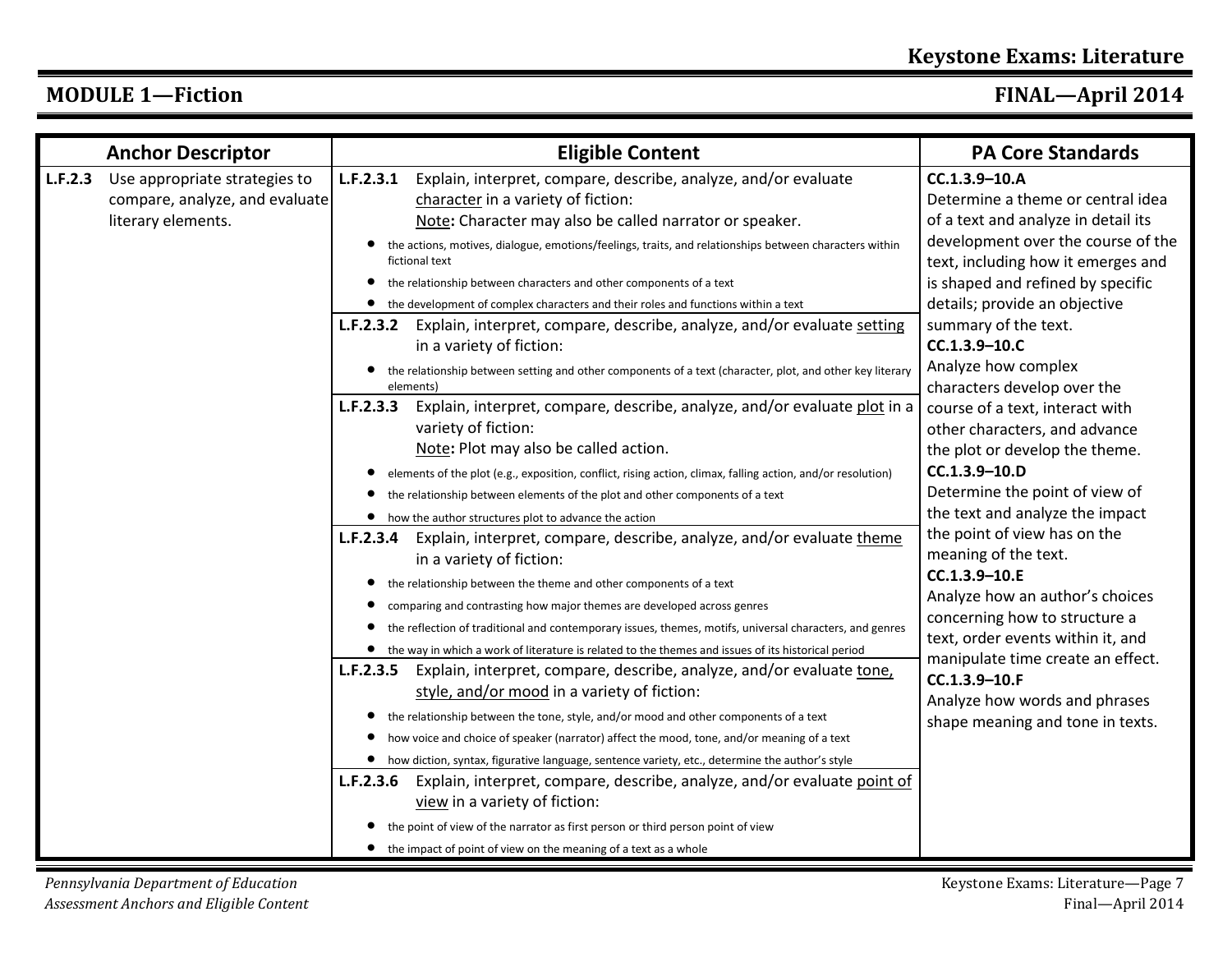|         | <b>Anchor Descriptor</b>                                                                                       |           | <b>Eligible Content</b>                                                                                                                                                                                                                               | <b>PA Core Standards</b>                                                                                                                                                      |
|---------|----------------------------------------------------------------------------------------------------------------|-----------|-------------------------------------------------------------------------------------------------------------------------------------------------------------------------------------------------------------------------------------------------------|-------------------------------------------------------------------------------------------------------------------------------------------------------------------------------|
| L.F.2.4 | Use appropriate strategies to<br>interpret and analyze the<br>universal significance of literary<br>fiction.   | L.F.2.4.1 | Interpret and analyze works from a variety of<br>genres for literary, historical, and/or cultural<br>significance.                                                                                                                                    | $CC.1.3.9 - 10.H$<br>Analyze how an author draws on and transforms<br>themes, topics, character types, and/or other text<br>elements from source material in a specific work. |
|         | <b>Anchor Descriptor</b>                                                                                       |           | <b>Eligible Content</b>                                                                                                                                                                                                                               | <b>PA Core Standards</b>                                                                                                                                                      |
| L.F.2.5 | Use appropriate strategies to<br>identify and analyze literary<br>devices and patterns in literary<br>fiction. | L.F.2.5.1 | Identify, explain, interpret, describe, and/or analyze CC.1.3.9-10.E<br>the effects of personification, simile, metaphor,<br>hyperbole, satire, foreshadowing, flashback,<br>imagery, allegory, symbolism, dialect, allusion, and<br>irony in a text. | Analyze how an author's choices concerning how to<br>structure a text, order events within it, and<br>manipulate time create an effect.<br>$CC.1.3.9 - 10.F$                  |
|         |                                                                                                                | L.F.2.5.2 | Identify, explain, and analyze the structure of<br>poems and sound devices.                                                                                                                                                                           | Analyze how words and phrases shape meaning<br>and tone in texts.                                                                                                             |
|         |                                                                                                                | L.F.2.5.3 | Identify and analyze how stage directions,<br>monologue, dialogue, soliloquy, and dialect support<br>dramatic script.                                                                                                                                 |                                                                                                                                                                               |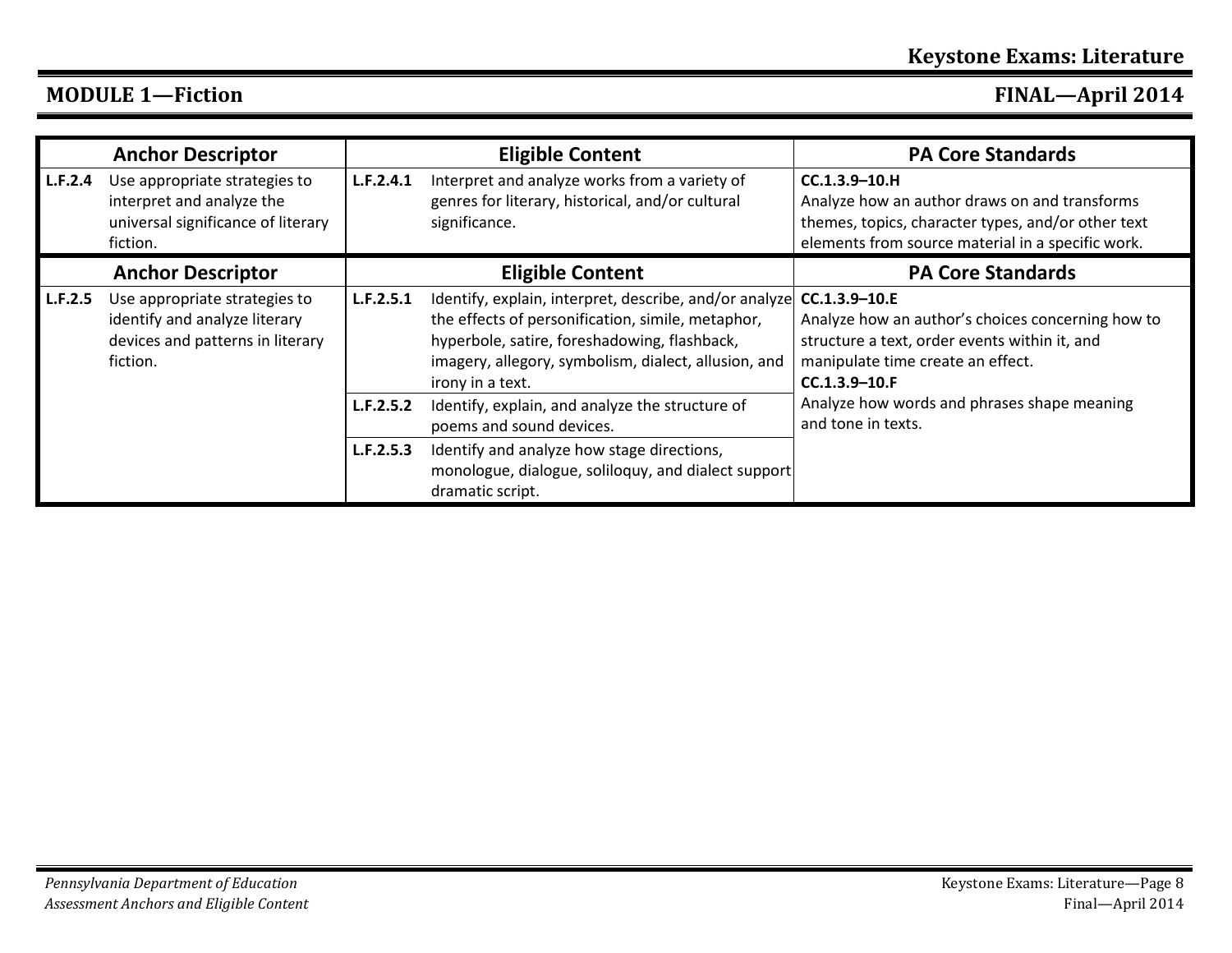|         | <b>ASSESSMENT ANCHOR</b>                                         |           |                                                                                                                                             |                                                                                                                                                                                    |
|---------|------------------------------------------------------------------|-----------|---------------------------------------------------------------------------------------------------------------------------------------------|------------------------------------------------------------------------------------------------------------------------------------------------------------------------------------|
| L.N.1   | <b>Reading for Meaning-Nonfiction</b>                            |           |                                                                                                                                             |                                                                                                                                                                                    |
|         | <b>Anchor Descriptor</b>                                         |           | <b>Eligible Content</b>                                                                                                                     | <b>PA Core Standards</b>                                                                                                                                                           |
| L.N.1.1 | Use appropriate strategies to<br>analyze an author's purpose and | L.N.1.1.1 | Identify and/or analyze the author's intended<br>purpose of a text.                                                                         | $CC.1.2.9 - 10.0$<br>Apply appropriate strategies to analyze, interpret, and                                                                                                       |
|         | how it is achieved in literature.                                | L.N.1.1.2 | Explain, describe, and/or analyze examples of a text<br>that support the author's intended purpose.                                         | evaluate how an author unfolds an analysis or series of<br>ideas or events, including the order in which the points                                                                |
|         |                                                                  | L.N.1.1.3 | Analyze, interpret, and evaluate how authors use<br>techniques and elements of nonfiction to<br>effectively communicate an idea or concept. | are made, how they are introduced and developed,<br>and the connections that are drawn between them.<br>$CC.1.2.9 - 10.E$<br>Analyze in detail how an author's ideas or claims are |
|         |                                                                  | L.N.1.1.4 | Explain how an author's use of key words or<br>phrases in text informs and influences the reader.                                           | developed and refined by particular sentences,<br>paragraphs, or larger portions of a text.<br>CC.1.2.9-10.F<br>Analyze how words and phrases shape meaning and<br>tone in texts.  |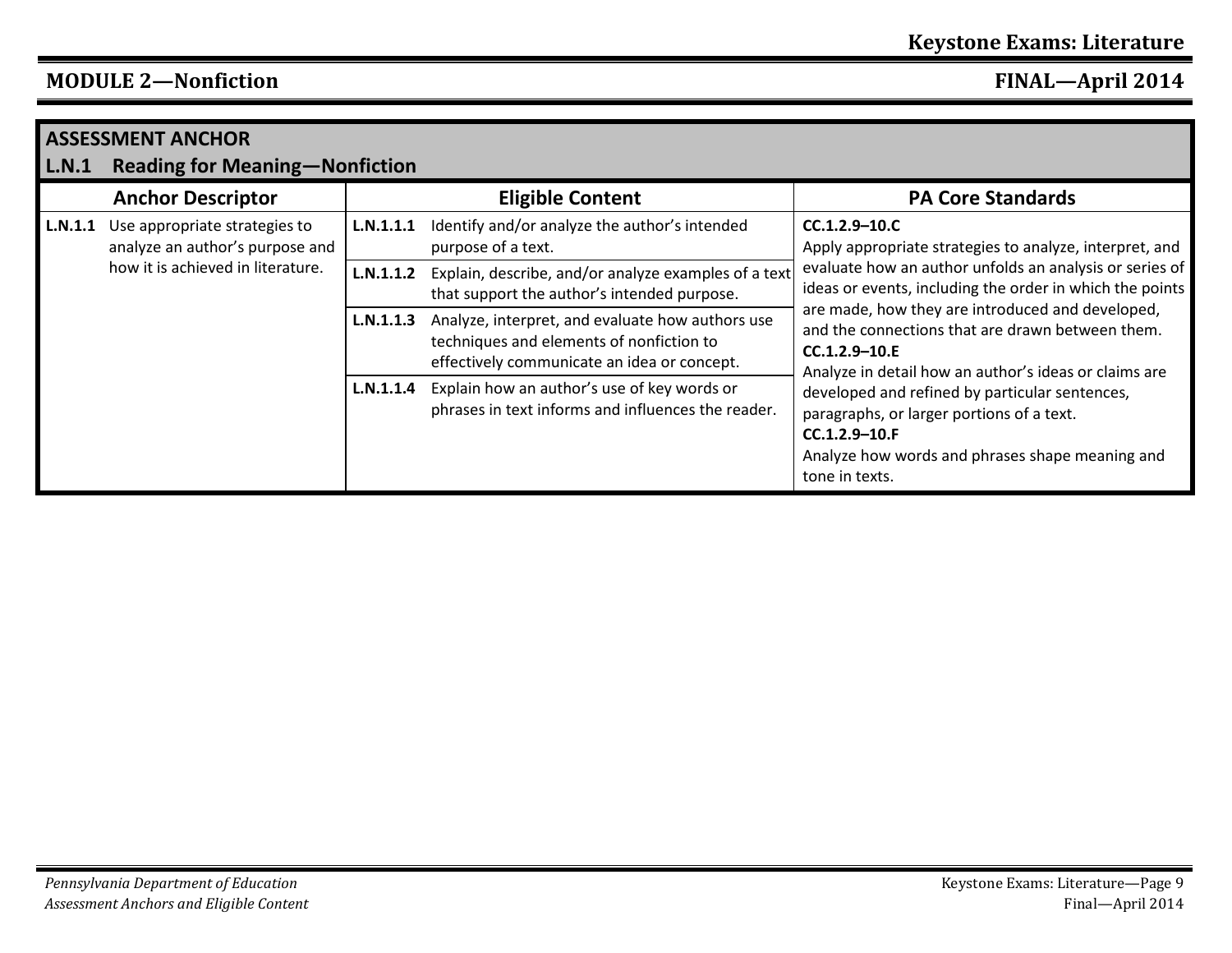|         | <b>Anchor Descriptor</b>                                                              |           | <b>Eligible Content</b>                                                                                                                             | <b>PA Core Standards</b>                                                                                                                                                                                                                                                                                                                                                                                                                                                                                                                             |
|---------|---------------------------------------------------------------------------------------|-----------|-----------------------------------------------------------------------------------------------------------------------------------------------------|------------------------------------------------------------------------------------------------------------------------------------------------------------------------------------------------------------------------------------------------------------------------------------------------------------------------------------------------------------------------------------------------------------------------------------------------------------------------------------------------------------------------------------------------------|
| L.N.1.2 | Use appropriate strategies to<br>determine and clarify meaning of                     | L.N.1.2.1 | Identify and/or apply a synonym or antonym of a<br>word used in a text.                                                                             | CC.1.2.9-10.J<br>Acquire and use accurately general academic and                                                                                                                                                                                                                                                                                                                                                                                                                                                                                     |
|         | vocabulary in literature.                                                             | L.N.1.2.2 | Identify how the meaning of a word is changed<br>when an affix is added; identify the meaning of a<br>word with an affix from a text.               | domain-specific words and phrases, sufficient for<br>reading, writing, speaking, and listening at the college-<br>and career-readiness level; demonstrate                                                                                                                                                                                                                                                                                                                                                                                            |
|         |                                                                                       |           | L.N.1.2.3 Use context clues to determine or clarify the<br>meaning of unfamiliar, multiple-meaning, or<br>ambiguous words.                          | independence in gathering vocabulary knowledge<br>when considering a word or phrase important to<br>comprehension or expression.<br>CC.1.2.9-10.K                                                                                                                                                                                                                                                                                                                                                                                                    |
|         |                                                                                       |           | <b>L.N.1.2.4</b> Draw conclusions about connotations of words.                                                                                      | Determine or clarify the meaning of unknown and<br>multiple-meaning words and phrases based on grade-<br>level reading and content, choosing flexibly from a<br>range of strategies and tools.                                                                                                                                                                                                                                                                                                                                                       |
|         | <b>Anchor Descriptor</b>                                                              |           | <b>Eligible Content</b>                                                                                                                             | <b>PA Core Standards</b>                                                                                                                                                                                                                                                                                                                                                                                                                                                                                                                             |
| L.N.1.3 | Use appropriate strategies to<br>comprehend literature during the<br>reading process. | L.N.1.3.1 | Identify and/or explain stated or implied main ideas<br>and relevant supporting details from a text.<br>Note: Items may target specific paragraphs. | CC.1.2.9-10.A<br>Determine a central idea of a text and analyze its<br>development over the course of the text, including                                                                                                                                                                                                                                                                                                                                                                                                                            |
|         |                                                                                       | L.N.1.3.2 | Summarize the key details and events of a<br>nonfictional text, in part or as a whole.                                                              | how it emerges and is shaped and refined by specific<br>details; provide an objective summary of the text.                                                                                                                                                                                                                                                                                                                                                                                                                                           |
|         |                                                                                       | L.N.1.3.3 | Analyze the interrelationships of ideas and events<br>in a text to determine how one idea or event may<br>interact and influence another.           | CC.1.2.9-10.B<br>Cite strong and thorough textual evidence to support<br>analysis of what the text says explicitly, as well as<br>inferences and conclusions based on an author's<br>explicit assumptions and beliefs about a subject.<br>CC.1.2.9-10.C<br>Apply appropriate strategies to analyze, interpret, and<br>evaluate how an author unfolds an analysis or series<br>of ideas or events, including the order in which the<br>points are made, how they are introduced and<br>developed, and the connections that are drawn<br>between them. |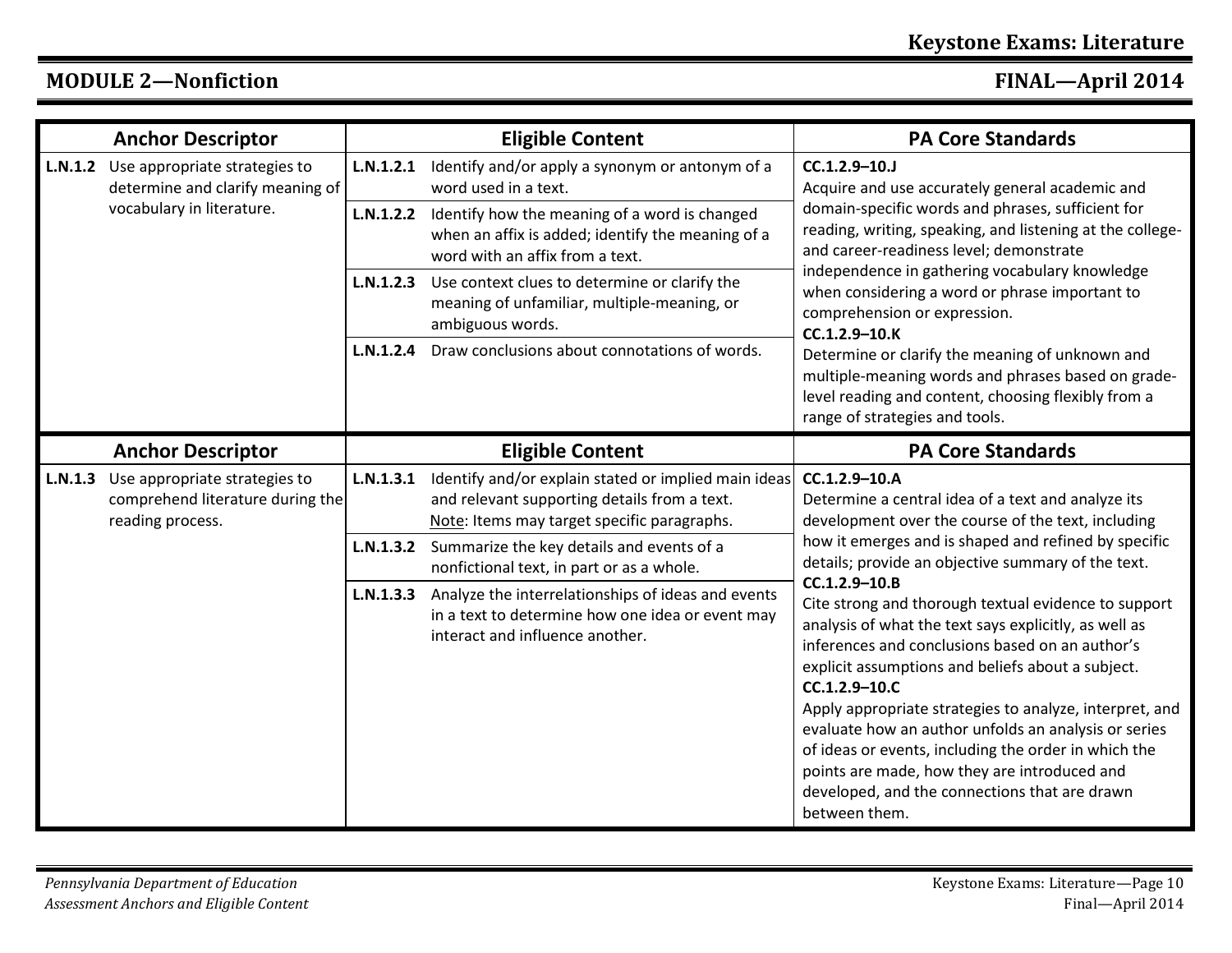|                | <b>ASSESSMENT ANCHOR</b>                                          |           |                                                                                                |                                                                                                                                                               |
|----------------|-------------------------------------------------------------------|-----------|------------------------------------------------------------------------------------------------|---------------------------------------------------------------------------------------------------------------------------------------------------------------|
| L.N.2          | Analyzing and Interpreting Literature-Nonfiction                  |           |                                                                                                |                                                                                                                                                               |
|                | <b>Anchor Descriptor</b>                                          |           | <b>Eligible Content</b>                                                                        | <b>PA Core Standards</b>                                                                                                                                      |
| L.N.2.1        | Use appropriate strategies to<br>make and support interpretations | L.N.2.1.1 | Make inferences and/or draw conclusions based on<br>analysis of a text.                        | $CC.1.2.9 - 10.8$<br>Cite strong and thorough textual evidence to support                                                                                     |
|                | of literature.                                                    | L.N.2.1.2 | Cite evidence from a text to support<br>generalizations.                                       | analysis of what the text says explicitly, as well as<br>inferences and conclusions based on an author's<br>explicit assumptions and beliefs about a subject. |
|                | <b>Anchor Descriptor</b>                                          |           | <b>Eligible Content</b>                                                                        | <b>PA Core Standards</b>                                                                                                                                      |
| <b>L.N.2.2</b> | Use appropriate strategies to<br>compare, analyze, and evaluate   | L.N.2.2.1 | Analyze how literary form relates to and/or<br>influences meaning of a text.                   | $CC.1.2.9 - 10.6$<br>Analyze various accounts of a subject told in different                                                                                  |
|                | literary forms.                                                   | L.N.2.2.2 | Compare and evaluate the characteristics that<br>distinguish fiction from literary nonfiction. | mediums (e.g., a person's life story in both print and<br>multimedia), determining which details are                                                          |
|                |                                                                   | L.N.2.2.3 | Explain, interpret, compare, describe, analyze,<br>and/or evaluate connections between texts.  | emphasized in each account.                                                                                                                                   |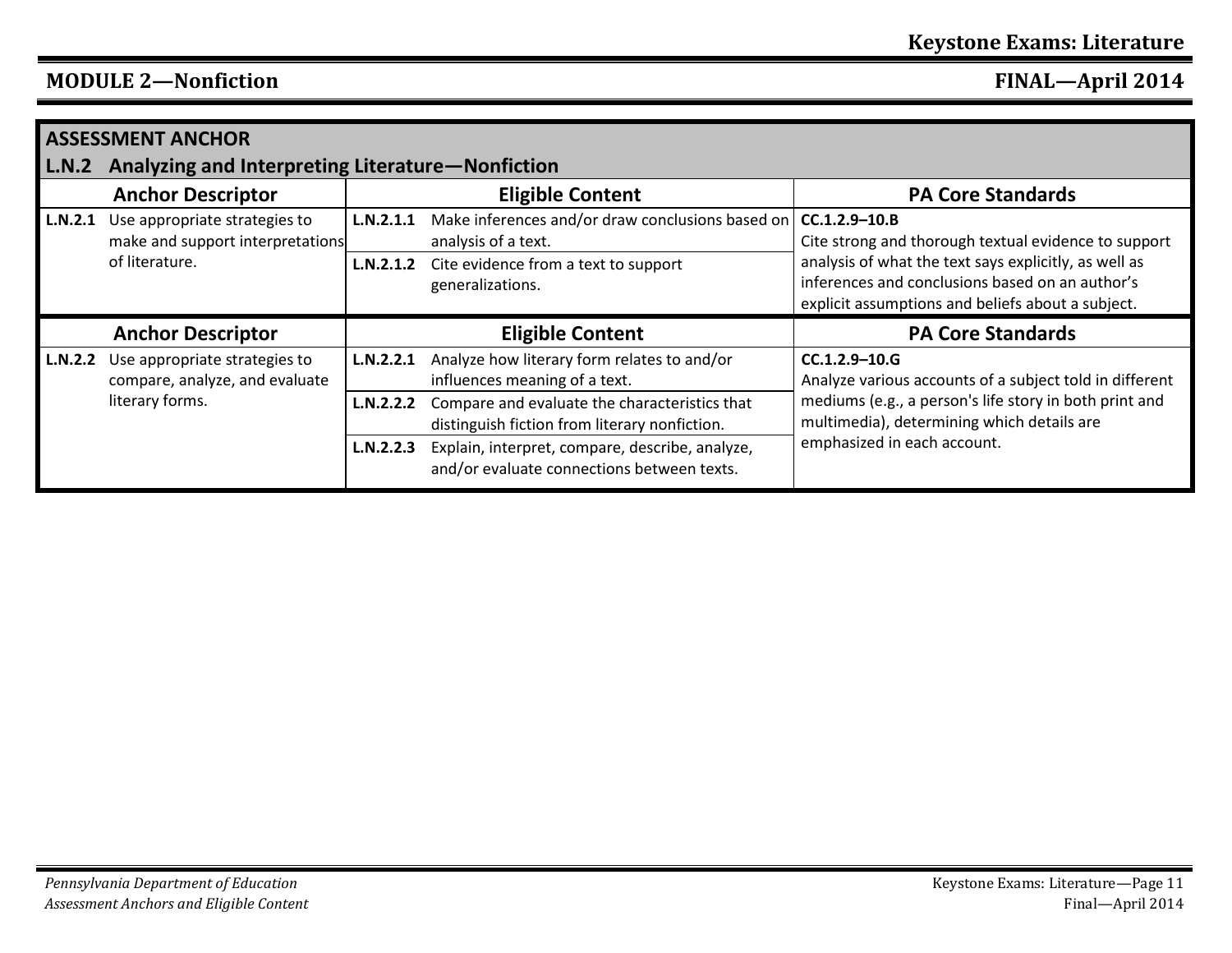|         | <b>Anchor Descriptor</b>                                                                 |                   | <b>Eligible Content</b>                                                                                                                                                                                                                                                                                                                                                                                                                                                                                                                                                                                                                                                                                                                                                                                                                                                                                                                                                                                                                                                                                                                                                                                                                                                                                                                           | <b>PA Core Standards</b>                                                                                                                                                                                                                                                                                                                                                                                                                                                                                                                                                                                                                                                     |
|---------|------------------------------------------------------------------------------------------|-------------------|---------------------------------------------------------------------------------------------------------------------------------------------------------------------------------------------------------------------------------------------------------------------------------------------------------------------------------------------------------------------------------------------------------------------------------------------------------------------------------------------------------------------------------------------------------------------------------------------------------------------------------------------------------------------------------------------------------------------------------------------------------------------------------------------------------------------------------------------------------------------------------------------------------------------------------------------------------------------------------------------------------------------------------------------------------------------------------------------------------------------------------------------------------------------------------------------------------------------------------------------------------------------------------------------------------------------------------------------------|------------------------------------------------------------------------------------------------------------------------------------------------------------------------------------------------------------------------------------------------------------------------------------------------------------------------------------------------------------------------------------------------------------------------------------------------------------------------------------------------------------------------------------------------------------------------------------------------------------------------------------------------------------------------------|
| L.N.2.3 | Use appropriate<br>strategies to compare,<br>analyze, and evaluate<br>literary elements. | text<br>$\bullet$ | L.N.2.3.1 Explain, interpret, compare, describe, analyze, and/or evaluate character in a<br>variety of nonfiction:<br>Note: Character may also be called narrator, speaker, or subject of a<br>biography.<br>the actions, motives, dialogue, emotions/feelings, traits, and relationships between characters within nonfictional<br>the relationship between characters and other components of a text<br>• the development of complex characters and their roles and functions within a text<br>L.N.2.3.2 Explain, interpret, compare, describe, analyze, and/or evaluate setting in a<br>variety of nonfiction:<br>• the relationship between setting and other components of a text (character, plot, and other key literary elements)<br>L.N.2.3.3 Explain, interpret, compare, describe, analyze, and/or evaluate plot in a<br>variety of nonfiction:<br>Note: Plot may also be called action.<br>elements of the plot (e.g., exposition, conflict, rising action, climax, falling action, and/or resolution)<br>the relationship between elements of the plot and other components of a text<br>how the author structures plot to advance the action<br>L.N.2.3.4 Explain, interpret, compare, describe, analyze, and/or evaluate theme in a<br>variety of nonfiction:<br>the relationship between the theme and other components of a text | CC.1.2.9-10.A<br>Determine a central idea of a text<br>and analyze its development over<br>the course of the text, including how<br>it emerges and is shaped and refined<br>by specific details; provide an<br>objective summary of the text.<br>CC.1.2.9-10.C<br>Apply appropriate strategies to<br>analyze, interpret, and evaluate how<br>an author unfolds an analysis or<br>series of ideas or events, including<br>the order in which the points are<br>made, how they are introduced and<br>developed, and the connections that<br>are drawn between them.<br>CC.1.2.9-10.D<br>Determine an author's<br>particular point of view and<br>analyze how rhetoric advances |
|         |                                                                                          |                   | comparing and contrasting how major themes are developed across genres<br>the reflection of traditional and contemporary issues, themes, motifs, universal characters, and genres<br>• the way in which a work of literature is related to the themes and issues of its historical period<br>L.N.2.3.5 Explain, interpret, compare, describe, analyze, and/or evaluate tone, style,<br>and/or mood in a variety of nonfiction:<br>• the relationship between the tone, style, and/or mood and other components of a text<br>how voice and choice of speaker (narrator) affect the mood, tone, and/or meaning of a text<br>• how diction, syntax, figurative language, sentence variety, etc., determine the author's style<br>L.N.2.3.6 Explain, interpret, compare, describe, analyze, and/or evaluate point of view in<br>a variety of nonfiction:<br>the point of view of the narrator as first person or third person point of view<br>• the impact of point of view on the meaning of a text as a whole                                                                                                                                                                                                                                                                                                                                      | the point of view.                                                                                                                                                                                                                                                                                                                                                                                                                                                                                                                                                                                                                                                           |